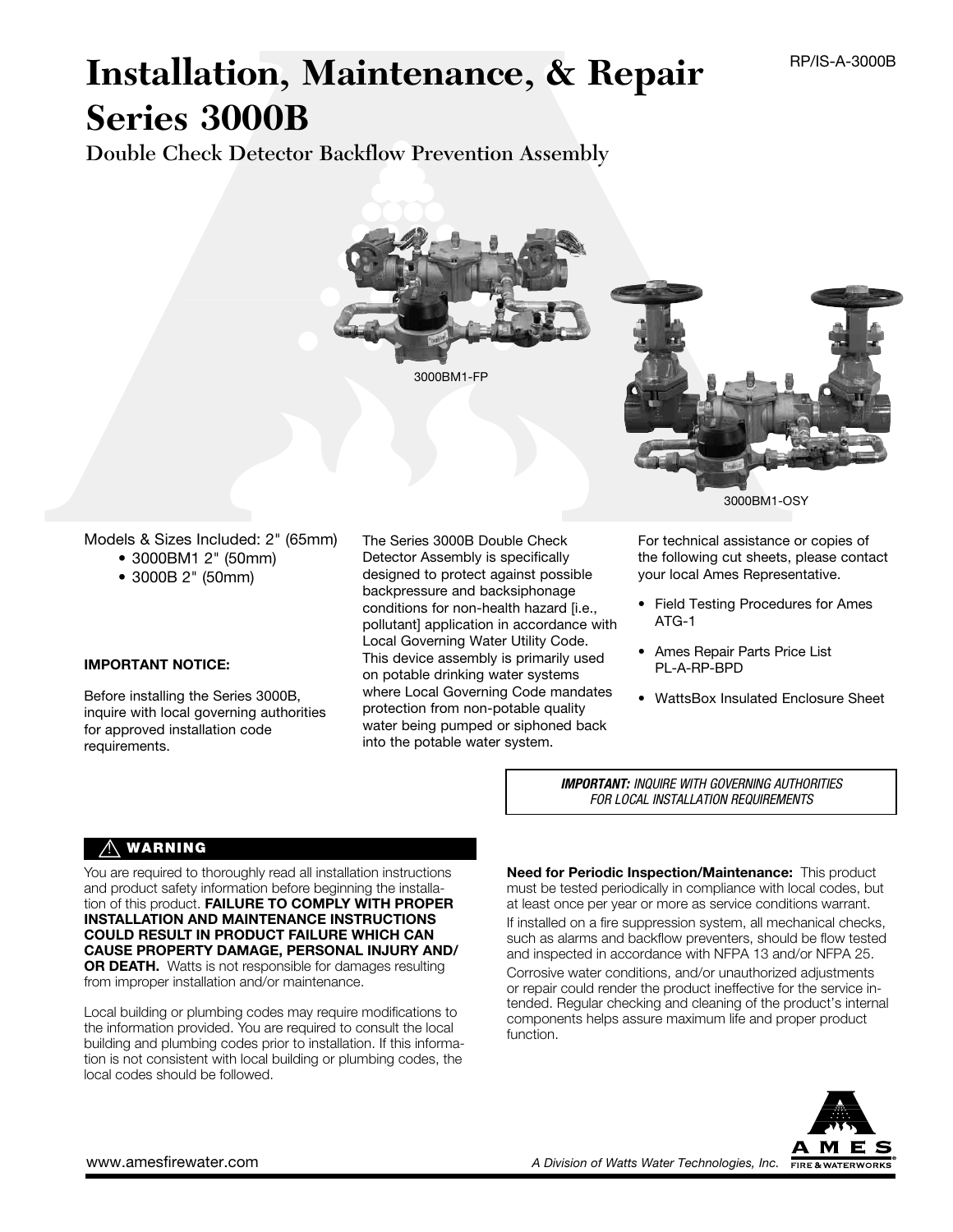Annual inspection of all water system safety and valves is required. Regular inspection, testing and cleaning assures maximum life and proper product function.

The Series 3000B may be installed in either a horizontal or vertical-up orientation for service on commercial potable water or fire sprinkler systems. Supply pipe lines should be thoroughly flushed to remove foreign material before installing the unit that may cause unnecessary check fouling. The backflow assembly must be installed with the arrow on the valve body pointing in the direction of flow for proper operation.

It is recommended this device is installed downstream of a water meter and/or main line insolation shut-off valves with installation techniques that comply with the latest edition of the Uniform Plumbing Code. Please consult Local Governing Code for proper installation and agency code requirements.

#### CAUTION:

#### Strainer Installations:

The installation of a strainer upstream of the Backflow Assembles is recommend to prevent the check modules from unnecessary fouling when used on commercial potable water systems. DO NOT install a strainer when the Backflow Preventer is called upon for emergency deluge or used on a fire sprinkler system and/or individual sprinkler feed.

#### CAUTION:

#### Fire Protection System Installations:

The National Fire Protection Agency [NFPA] Guidelines require a confirming flow test to be conducted whenever a "main line" valve such as the shutoff valves or a backflow assembly have been operated. A Certified Backflow Tester must conduct this test. The trim valves located on the detector meter bypass line [if equipped] should be fully closed during the confirming flow test of the "main line" Backflow Assembly. Once complete, the trim valves must be returned to a fully open position.

#### CAUTION:

#### Flange Connections:

It is recommended to inspect and retighten all flange gasket bolts on the Backflow Assembly during installation. Flange gasket bolts may have loosened due to storage, transport and/ or static system hydro-testing.

#### Indoor Installations:

For indoor installation, it is important the Backflow Assembly be easily accessible to facilitate testing, "main line" valve servicing and/or removal of the detector meter bypass line. DO NOT install a Backflow Assembly in a concealed location.

#### Outdoor Installations:

For outdoor installations, care must be taken to ensure the Backflow Assembly is not subjected to periods of freezing conditions. Freezing conditions may damage the product and produce a non-operational assembly. If the installation is subjected to freezing conditions, the use of an insulated and/or heated enclosure [WattsBox] may be required.

#### Below Ground Installations:

The Series 3000B is not recommend for below ground [burial] installations. The most satisfactory installation is above ground and should be installed in this manner whenever possible. If below ground installation is required, the use of a "valve box" to shield the Backflow Assembly from contact with soil organics and provide adequate drainage in the event of rain-fall is recommended. Consult your Local Governing Code for proper below ground installation and agency code requirements.

## Horizontal Installation



# Vertical-Up Installation



#### Outdoor Installation **WattsBox**



for more information, send for literature ES-WB.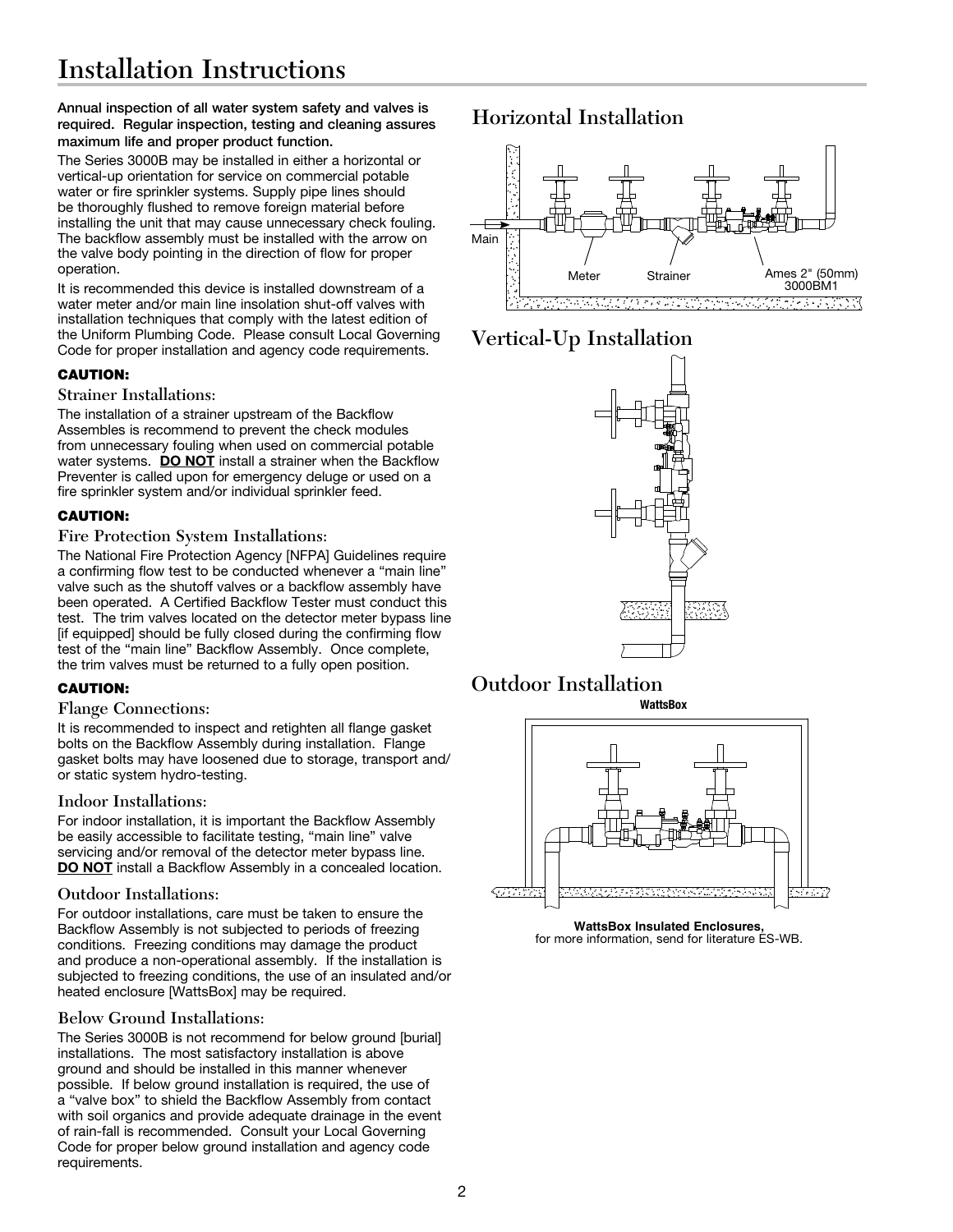# Servicing the First and Second Check Valves

- 1. Remove cover bolts and cover.
- 2. Remove the retainer from the body bore. The check valve modules can now be removed from the valve by hand or with a screwdriver.
- 3. The check seats are attached to the cage with a bayonet type locking arrangement. Holding the cage in one hand, push the seat inward and rotate counterclockwise against the cage. The seat, spring cage, spring and disc assembly are now individual components.
- 4. The disc assembly may now be cleaned and reassemble or depending on its condition, may be discarded and replaced with a new assembly from the repair kit. O-rings should be cleaned or replaced as necessary.
- 5. Reassemble the check valve modules. Check modules are installed in the valve body with the seats facing the valve inlet. The modules must be securely in place before the retainer can be replaced.

NOTE: No special tools required to service Model 3000B and 3000BM1.



## Check Module **Exploded View**